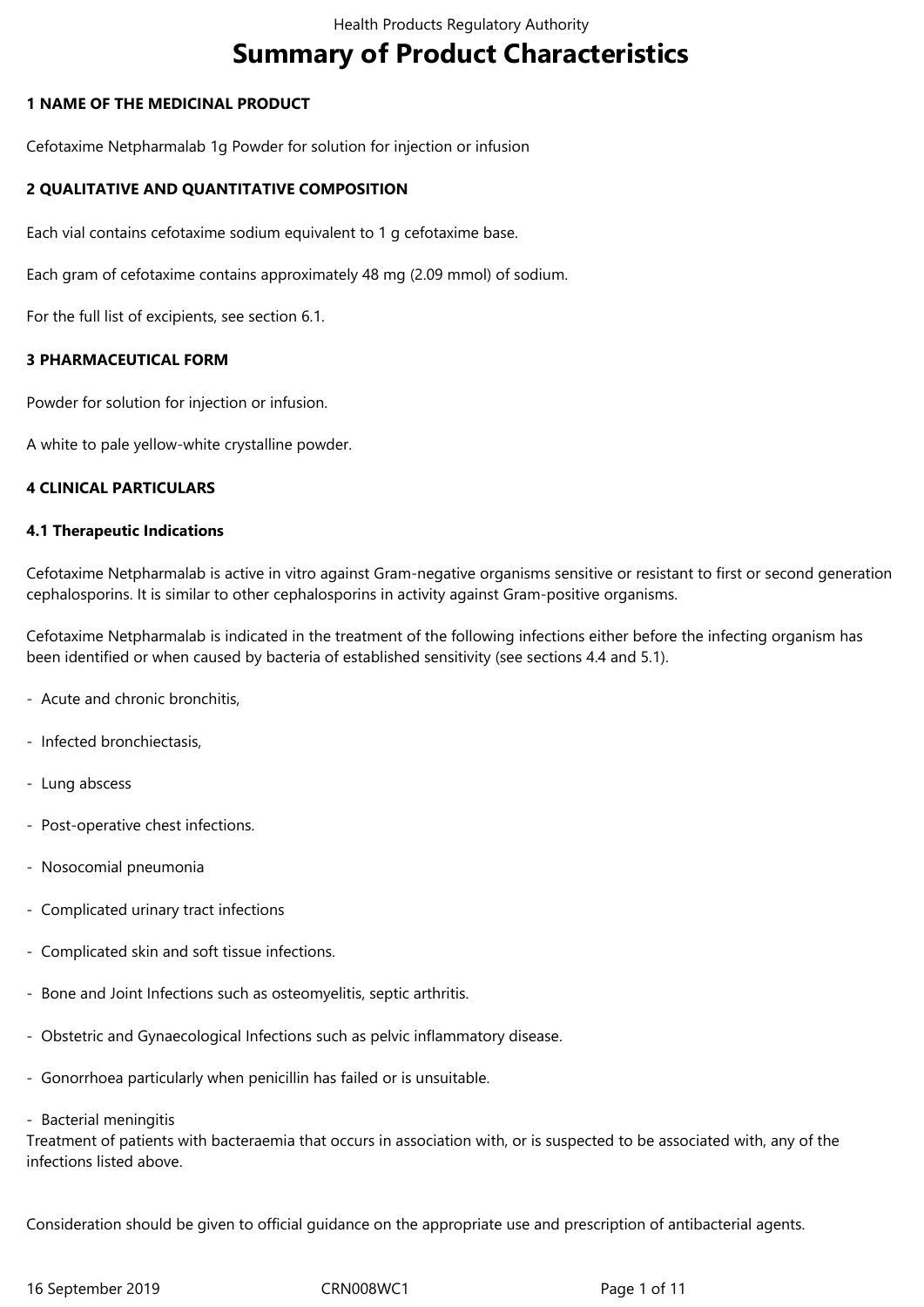# **4.2 Posology and method of administration**

## Posology

Cefotaxime Netpharmalab may be administered intravenously or by slow injection or infusion or intramuscularly. The dosage, route and frequency of administration should be determined by the severity of infection, the sensitivity of causative organism and condition of the patient. Therapy may be initiated before the results of sensitivity tests are known.

# *Adults and adolescents (12 to 18 years)*

The recommended dosage for mild to moderate infections is 1g 12 hourly. However, dosage may be varied according to the severity of the infection, sensitivity of causative organisms and condition of the patient. Therapy may be initiated before the results of sensitivity tests are known.

In severe infections dosage may be increased up to 12g daily given in 3 or 4 divided doses. For infections caused by sensitive Psuedomonas spp. daily doses of greater than 6 g will usually be required.

Dosage in Gonorrhea: A single injection of 1g may be administered intramuscularly or intravenously.

## *Paediatric population*

Infants, toddlers (28 days to 23 months) and children (2 to 11 years) The usual dosage range is 50-150mg/kg/day in 2 to 4 divided doses. However, in very severe infections doses of up to 200mg/kg/day may be required.

#### *Neonates*

The recommended dosage is 50mg/kg/day in 2 to 4 divided doses. In severe infections 150-200mg/kg/day, in divided doses, have been given.

The following table may serve as a guide to dosages.

| Age        | Daily dose of cefotaxime                      |
|------------|-----------------------------------------------|
| $0-7$ days | 50mg/kg/day every 12 hours IV                 |
|            | 8 days-1 month   50mg/kg/day every 8 hours IV |

#### *Dosage in Renal Impairment*

Because of extra-renal elimination, it is only necessary to reduce the dosage of Cefotaxime Netpharmalab in severe renal failure (GFR <5ml/min = serum creatinine approximately 751 micromol/1). After an initial loading dose of 1g, daily dose should be halved without change in the frequency of dosing, i.e. 1g in 12 hourly becomes 0.5g 12 hourly, 1g 8 hourly becomes 0.5g 8 hourly, 2g 8 hourly becomes 1g 8 hourly etc. As in all other patients, dosage may require further adjustment according to the course of the infection and the general condition of the patient.

# Method of administration

Intravenous and Intramuscular administration:

# *Intravenous administration (Injection or infusion):*

Reconstitute Cefotaxime Netpharmalab with Water for Injection as given in the Dilution Table. Shake well until dissolved and then withdraw the entire contents of the vial into the syringe and use immediately.

*Dilution Table:*

16 September 2019 CRN008WC1 Page 2 of 11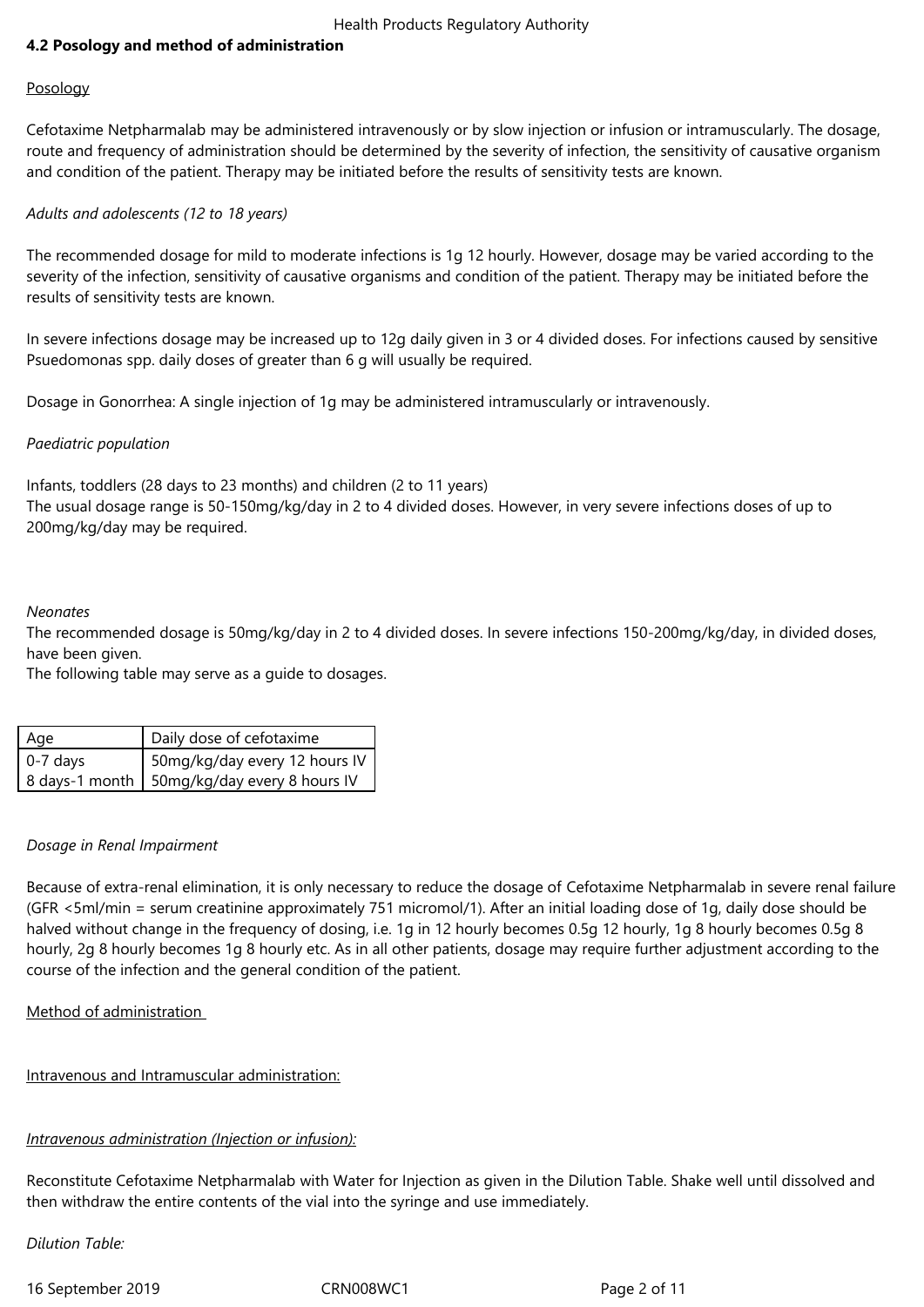| Víal Size   Diluent to be added |
|---------------------------------|
|                                 |

Cefotaxime Netpharmalab may be administered by intravenous infusion. 1g (1 vial) is dissolved in 40-100ml of Water for Injection or in the infusion fluids listed under Pharmaceutical Particulars in Section 6.6 Instructions for use/handling. The prepared infusion may be administered over 20-60 minutes. To produce an infusion using vials with an infusion connector, remove the safety cap and directly connect the infusion bag. The needle in the closure will automatically pierce the vial stopper. Pressing the infusion bag will transfer solvent into the vial. Reconstitute by shaking the vial and finally, transfer the reconstituted solution back to the infusion bag ready for use.

For intermittent I.V. injections, the solution must be injected over a period of 3 to 5 minutes. During post-marketing surveillance, potentially life-threatening arrhythmia has been reported in a very few patients who received rapid intravenous administration of cefotaxime through a central venous catheter. Cefotaxime and aminoglycosides should not be mixed in the same syringe or infusion fluid.

## *Intramuscular administration*

In case of intramuscular administration, reconstitute Cefotaxime Netpharmalab with Water for Injection or as per the Dilution Table below.

|                                    | Volume of diluent   Nature of diluent |                     |
|------------------------------------|---------------------------------------|---------------------|
| Cefotaxime Netpharmalab 1 g   4 ml |                                       | Water for injection |

# **4.3 Contraindications**

Hypersensitivity to cephalosporins.

Hypersensitivity to cefotaxime or to any of the excipients listed in section 6.1.

Allergic cross reactions can exist between penicillins and cephalosporins (see section 4.4 Special Warnings and Precautions for Use).

# **4.4 Special warnings and precautions for use**

As with other antibiotics, the use of cefotaxime, especially if prolonged, may result in overgrowth of non-susceptible organisms. Repeated evaluation of the patient's condition is essential. If super infection occurs during therapy, appropriate measures should be taken (see Section 4.8).

- Anaphylactic reactions

Serious, including fatal hypersensitivity reactions have been reported in patients receiving cefotaxime (see sections 4.3 and 4.8). If a hypersensitivity reaction occurs, treatment must be stopped.

The use of cefotaxime is strictly contra -indicated in subjects with a previous history of immediate type hypersensitivity to cephalosporins.

Since cross allergy exists between penicillins and cephalosporins, use of the latter should be under taken with extreme caution in penicillin sensitive subjects.

- Serious bullous reactions

16 September 2019 CRN008WC1 Page 3 of 11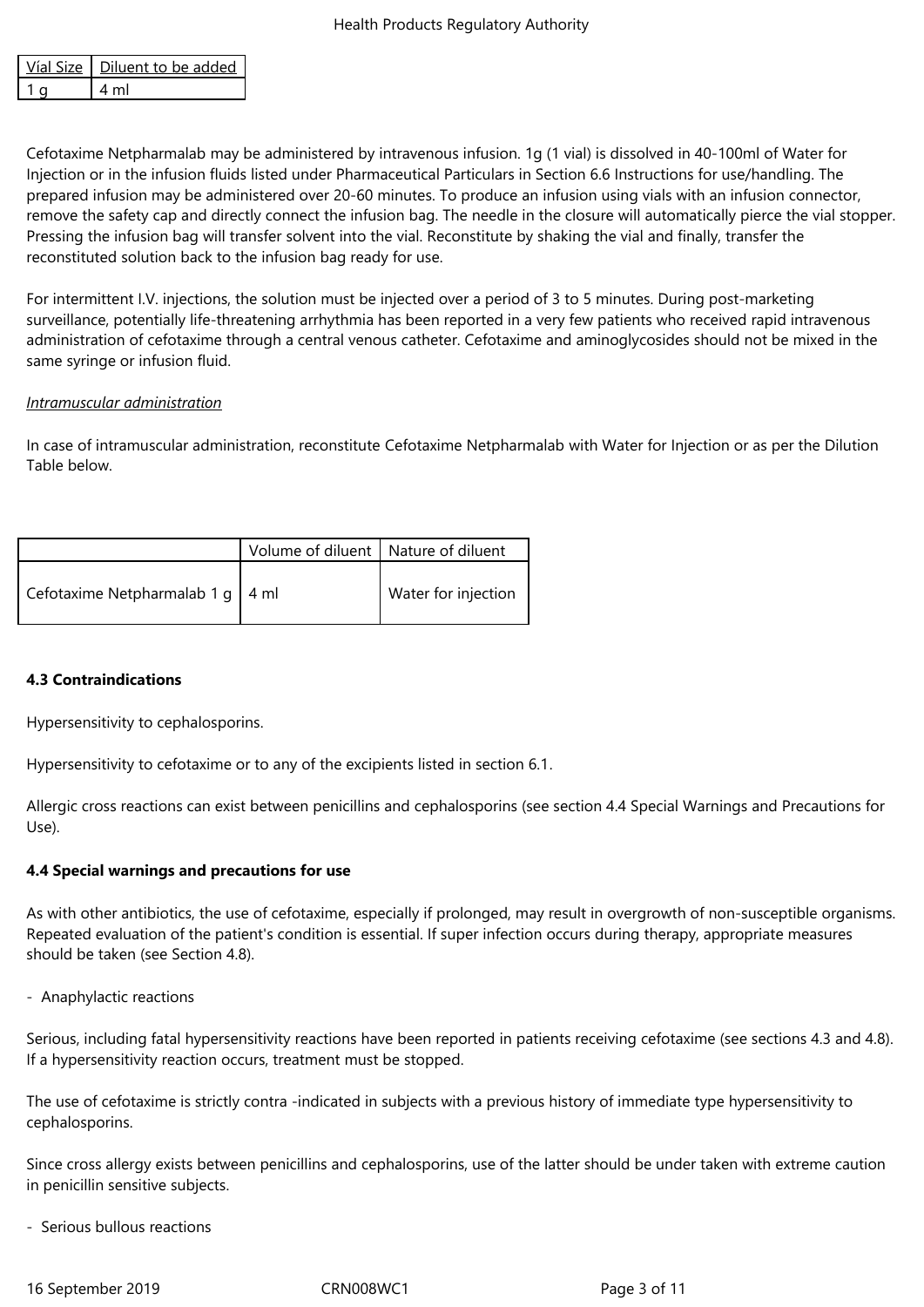Cases of serious bullous skin reactions like Stevens-Johnson syndrome or toxic epidermal necrolysis have been reported with cefotaxime (see section 4.8). Patients should be advised to contact their doctor immediately prior to continuing treatment if skin and/or mucosal reactions occur.

## - Clostridium difficile associated disease (e.g. pseudomembranous colitis)

Diarrhea, particularly if severe and/or persistent, occurring during treatment or in the initial weeks following treatment, may be symptomatic of Clostridium difficile associated disease (CDAD). CDAD may range in severity from mild to life threatening, the most severe form of which is pseudo-membranous colitis.

The diagnosis of this rare but possibly fatal condition can be confirmed by endoscopy and/or histology. It is important to consider this diagnosis in patients who present with diarrhoea during or subsequent to the administration of cefotaxime.

If a diagnosis of pseudomembranous colitis is suspected, cefotaxime should be stopped immediately and appropriate specific antibiotic therapy should be started without delay. Clostridium difficile associated disease can be favoured by faecal stasis. Medicinal products that inhibit peristalsis should not be given

#### - Blood disorders

Leukopenia, neutropenia and, more rarely, bone marrow failure, pancytopenia or agranulocytosis may develop during treatment with cefotaxime. For treatment courses lasting longer than 7-10 days, the blood white cell count should be monitored and treatment stopped in the event of neutropenia. Some cases of eosinophilia and thrombocytopenia, rapidly reversible on stopping treatment, have been reported. Cases of haemolyticanemia have also been reported. (see section 4.8)

## - Patients with renal insufficiency

The dosage should be modified according to the creatinine clearance calculated. Caution should be exercised if cefotaxime is administered together with aminoglycosides or other nephrotoxic drugs (see section 4.5). Renal function must be monitored in these patients, the elderly, and those with preexisting renal impairment.

#### - Neurotoxicity

High doses of beta-lactam antibiotics, including cefotaxime, particularly in patients with renal insufficiency, may result in encephalopathy (e.g. impairment of consciousness, abnormal movements and convulsions) (see section 4.8).

Patients should be advised to contact their doctor immediately prior to continuing treatment if such reactions occur.

- Precautions for administration

During post-marketing surveillance, potentially life-threatening arrhythmia has been reported in a very few patients who received rapid intravenous administration of cefotaxime through a central venous catheter. The recommended time for injection or infusion should be followed (see section 4.2).

- Effects on Laboratory Tests

As with other cephalosporins a positive Coombs' test has been found in some patients treated with cefotaxime. This phenomenon can interfere with the cross-matching of blood. Urinary glucose testing with non-specific reducing agents may yield false-positive results. This phenomenon is not seen when a glucose-oxydase specific method is used.

- Sodium intake

The sodium content of cefotaxime sodium (48.2 mg/g) should be taken into account by patients on a sodium controlled diet.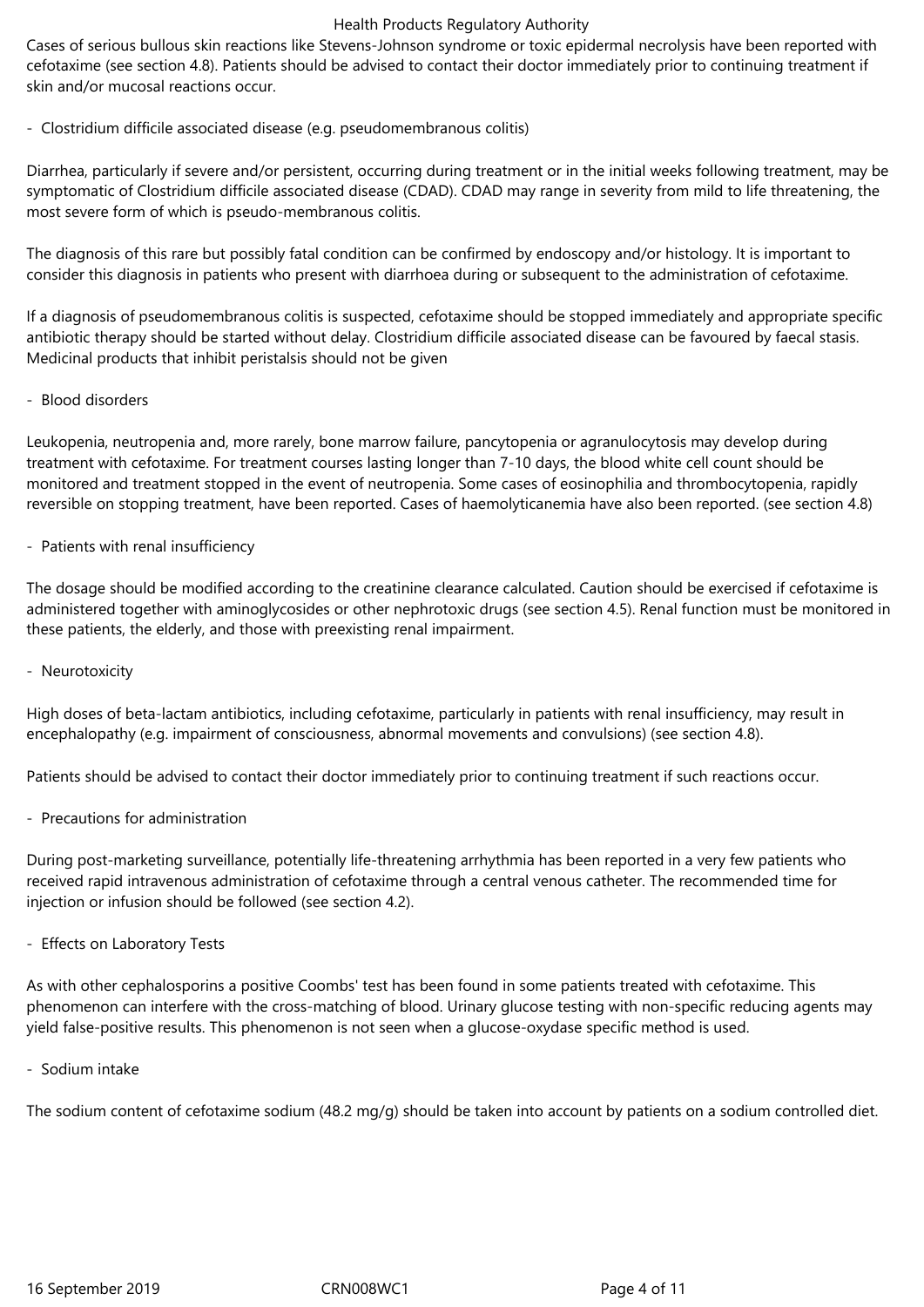# **4.5 Interaction with other medicinal products and other forms of interactions**

Probenecid interferes with the renal tubular transfer of cephalosporins, thereby delaying their excretion and increasing their plasma concentrations.

As with other cephalosporins, cefotaxime may potentiate the nephrotoxic effects of nephrotoxic drugs such as aminoglycosides or potent diuretics (e.g. furosemide). Renal function must be monitored (see section 4.4).

#### **4.6 Fertility, pregnancy and lactation**

#### **Pregnancy**

The safety of cefotaxime has not been established in human pregnancy. Animal studies do not indicate direct or indirect harmful effects with respect to reproductive toxicity

There are, however, no adequate and well controlled studies in pregnant women. Cefotaxime crosses the placental barrier. Therefore, cefotaxime should not be used during pregnancy unless the anticipated benefit outweighs any potential risk.

#### Breast-feeding

Cefotaxime passes into human breast milk.

Effects on the physiological intestinal flora of the breast-fed infant leading to diarrhoea, colonization by yeast-like fungi, and sensitisation of the infant cannot be excluded. Therefore, a decision must be made whether to discontinue breast-feeding or to discontinue therapy taking into account the benefit of breast-feeding for the child and the benefit of therapy for the woman.

#### **4.7 Effects on ability to drive and use machines**

In the case of side effects such as dizziness the patient's ability to concentrate and to react properly may be impaired. In such cases patients should refrain from driving cars and using machines. High doses of cefotaxime, particularly in patients with renal insufficiency, may cause encephalopathy (e.g. impairment of consciousness, abnormal movements and convulsions) (see section 4.8). Patients should be advised not to drive or operate machinery if any such symptoms occur.

#### **4.8 Undesirable effects**

| System organ   | Very    | Common     | Uncommon           | Rare       | Very rare    | Not known (cannot be           |
|----------------|---------|------------|--------------------|------------|--------------|--------------------------------|
| class          | Common  | (21/100)   | (≥1/1,000          | (≥1/10,000 | (< 1/10,000) | estimated form available data) |
|                | (21/10) | to         | to                 | to         |              |                                |
|                |         | $< 1/10$ ) | < 1/100            | < 1/1,000  |              |                                |
| Infections and |         |            |                    |            |              | Superinfection (see section    |
| infestations   |         |            |                    |            |              | 4.9)                           |
| Blood and the  |         |            | Leukopenia         |            |              | Bone marrow failure            |
| lymphatic      |         |            | Eosinophilia       |            |              | Pancytopenia Neutropenia       |
| system         |         |            | Thrombocytopenia   |            |              | Agranulocytosis (see section   |
| disorders      |         |            |                    |            |              | 4.4) Haemolytic anaemia        |
| Immune system  |         |            | Jarisch-Herxheimer |            |              | Anaphylactic reactions         |
| disorders      |         |            | reaction           |            |              | Angioedema Bronchospasm        |
|                |         |            |                    |            |              | Anaphylactic shock             |
| Nervous system |         |            | Convulsions (see   |            |              | Headache                       |
| disorders      |         |            | section 4.4)       |            |              | Dizziness Encephalopathy (e.g. |
|                |         |            |                    |            |              | impairment of consciousness,   |
|                |         |            |                    |            |              | abnormal movements) (see       |
|                |         |            |                    |            |              | section 4.4)                   |
| Cardiac        |         |            |                    |            |              | Arrhythmia following rapid     |
| disorders      |         |            |                    |            |              | bolus infusion through central |

16 September 2019 CRN008WC1 Page 5 of 11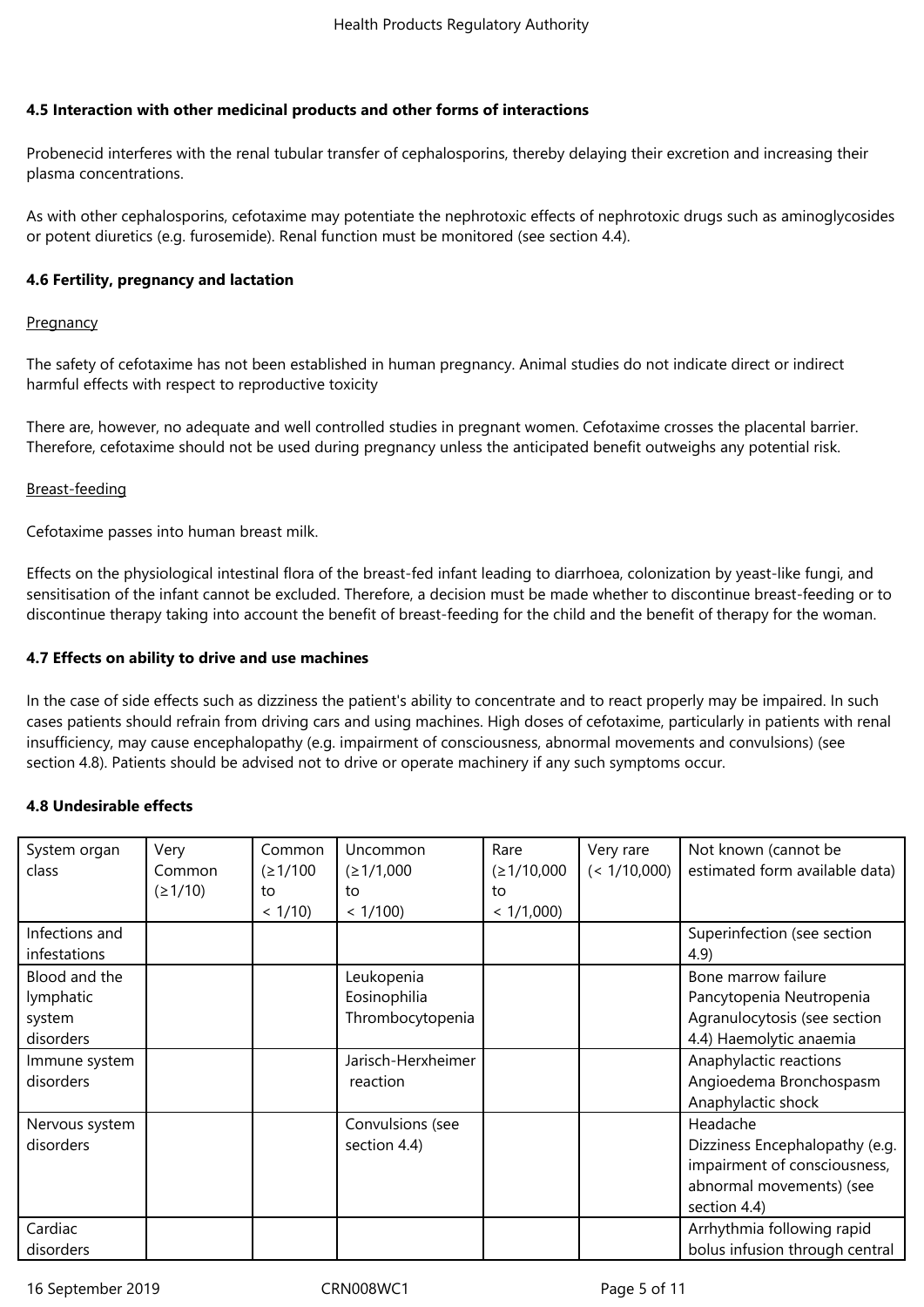|                                                               |                                                          |                                                                                                                        | venous catheter                                                                                                                                               |
|---------------------------------------------------------------|----------------------------------------------------------|------------------------------------------------------------------------------------------------------------------------|---------------------------------------------------------------------------------------------------------------------------------------------------------------|
| Gastrointestinal<br>disorders                                 |                                                          | Diarrhea                                                                                                               | Nausea<br>Vomiting Abdominal pain<br>Pseudomembranous colitis<br>(see section 4.4)                                                                            |
| Hepato-bilary<br>disorders                                    |                                                          | Increase in liver<br>enzymes<br>(ALAT, ASAT, LDH,<br>gamma-GT and/or<br>alkaline<br>phosphatase)<br>and/or bilirubin   | Hepatitis* (sometimes with<br>jaundice)                                                                                                                       |
| Skin and<br>subcutaneous<br>tissue disorders                  |                                                          | Rash<br>Pruritus<br>Urticaria                                                                                          | Erythema multiforme<br>Stevens-Johnson syndrome<br>Toxic epidermal necrolysis<br>(see section 4.4)<br>Acute generalised<br>exanthematous pustulosis<br>(AGEP) |
| Renal and<br>Urinary<br>disorders                             |                                                          | Decrease in renal<br>function/increase<br>of creatinine<br>(particularly when<br>coprescribed with<br>aminoglycosides) | Acute renal failure (See<br>Section 4.4) Interstititial<br>nephritis                                                                                          |
| General<br>disorders and<br>administration<br>site conditions | For IM<br>formulations:<br>Pain at the<br>Injection site | Fever<br>Inflammatory<br>reactions at the<br>injection site,<br>including<br>phlebitis/<br>thrombophlebitis            |                                                                                                                                                               |

\*postmarketing experience

#### Jarisch-Herxheimer reaction

For the treatment of borreliosis, a Jarisch-Herxheimer reaction may develop during the first days of treatment. The occurrence of one or more of the following symptoms has been reported after several week's treatment of borreliosis: skin rash, itching, fever, leucopenia, increase in liver enzymes, difficulty of breathing, joint discomfort.

#### Hepatobiliary disorders

Increase in liver enzymes (ALAT, ASAT, LDH, gamma-GT and/or alkaline phosphatase) and/or bilirubin have been reported. These laboratory abnormalities may rarely exceed twice the upper limit of the normal range and elicit a pattern of liver injury, usually cholestatic and most often asymptomatic.

#### **Superinfection**

As with other antibiotics, the use of cefotaxime, especially if prolonged, may result in overgrowth of non-susceptible organisms. Repeated evaluation of the patient's condition is essential. If super infection occurs during therapy, appropriate measures should be taken.

#### Reporting of suspected adverse reactions

Reporting suspected adverse reactions after authorisation of the medicinal product is important. It allows continued monitoring of the benefit/risk balance of the medicinal product. Healthcare professionals are asked to report any suspected adverse reactions via HPRA Pharmacovigilance, Earlsfort Terrace, IRL - Dublin 2; Tel: +353 1 6764971; Fax: +353 1 6762517.Website: www.hpra.ie; e-mail: medsafety@hpra.ie.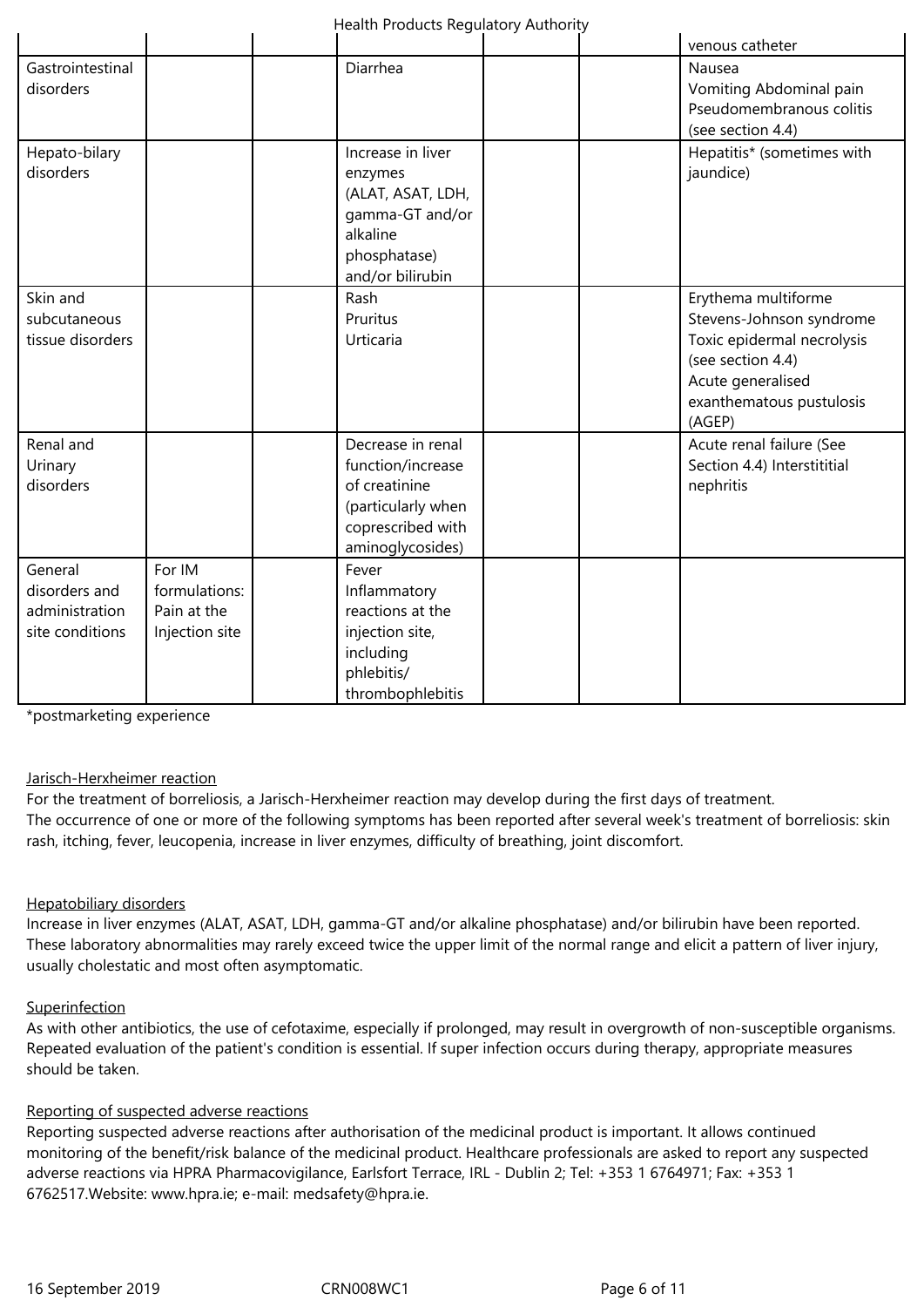### **4.9 Overdose**

Symptoms of overdose may largely correspond to the profile of side effects. There is a risk of reversible encephalopathy in cases of administration of high doses of b-lactam antibiotics including cefotaxime.

In case of overdose, cefotaxime must be discontinued, and supportive treatment initiated, which includes measures to accelerate elimination, and symptomatic treatment of adverse reactions (e.g. convulsions). No specific antidote exists. Serum levels of cefotaxime can be reduced by haemodialysis or peritoneal dialysis.

## **5 PHARMACOLOGICAL PROPERTIES**

## **5.1 Pharmacodynamic properties**

Pharmacotherapeutic group: 3rd generation cephalosporin antibiotics, ATC code: J01DD01

#### Mechanism of action

The bactericidal activity of cefotaxime results from the inhibition of bacterial cell wall synthesis (during the period of growth) caused by an inhibition of penicillin-binding proteins (PBPs) like transpeptidases.

## Mechanism of resistance

A resistance to cefotaxime may be caused by following mechanisms:

- Inactivation by beta-lactamases. Cefotaxime can be hydrolysed by certain beta-lactamases, especially by extended-spectrum beta-lactamases (ESBLs) which can be found in strains of Escherichia coli or Klebsiella pneumoniae, or by chromosomal encoded inducible or constitutive beta-lactamases of the AmpC type which can be detected in Enterobacter cloacae. Therefore infections caused by pathogens with inducible, chromosomal encoded AmpC-beta-lactamases should not be treated with cefotaxime even in case of proven in-vitro-susceptibility because of the risk of the selection of mutants with constitutive, derepressed AmpCbeta-lactamases-expression.
- Reduced affinity of PBPs to cefotaxime. The acquired resistance of Pneumococci and other Streptococci is caused by modifications of already existing PBPs as a consequence of a mutation process. In contrast to this concerning the methicillin-(oxacillin-) resistant Staphylococcus, the creation of an additional PBP with reduced affinity to cefotaxime is responsible for resistance.
- Inadequate penetration of cefotaxime through the outer cell membrane of gram-negative bacteria so that the inhibition of the PBPs is insufficient.
- The presence of transport mechanism (efflux pumps) being able to actively transport cefotaxime out of the cell. A complete cross resistance of cefotaxime occurs with ceftriaxone and partially with other penicillins and cephalosporins.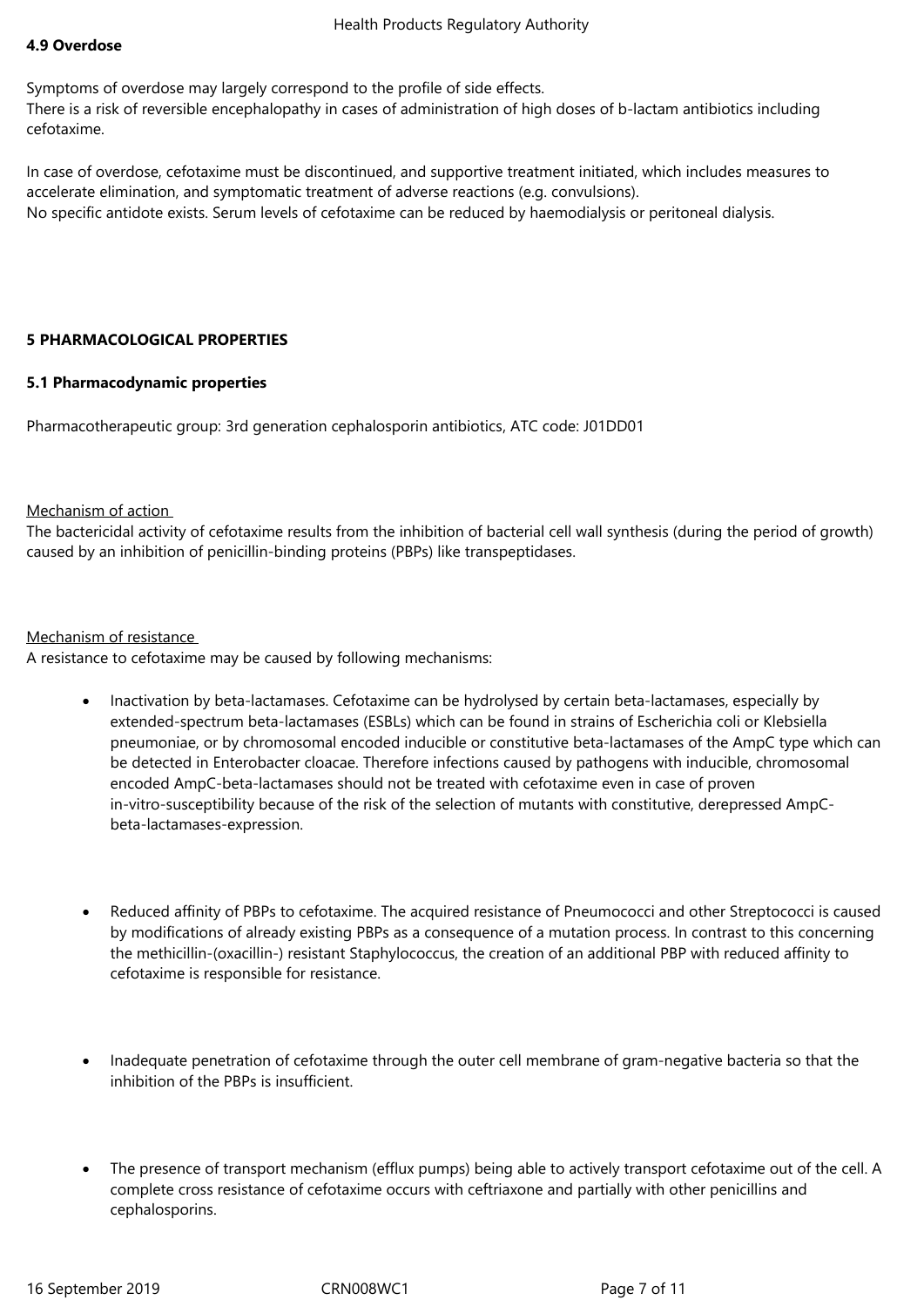## **Breakpoints**

The following minimal inhibitory concentrations were defined for sensitive and resistant germs: EUCAST (European Committee on Antimicrobial Susceptibility Testing) breakpoints (2016-01-1):

| Pathogen                           | <b>Susceptible</b>  | <b>Resistant</b>  |
|------------------------------------|---------------------|-------------------|
| Enterobacteriaceae                 | $\leq 1$ mg/ml      | $>2$ mg/ml        |
| Pseudomonas spp.                   |                     |                   |
| Acinetobactes spp.                 |                     |                   |
| Staphylococcus spp.                | Note <sup>1</sup>   | Note <sup>1</sup> |
| Enterococcus spp.                  |                     |                   |
| Streptococcus groups A, B, C and G | Note <sup>2</sup>   | Note <sup>2</sup> |
| Streptococcus pneumoniae           | $\leq$ 0.5 mg /ml   | $> 2$ mg/ml       |
| Viridans group streptococci        | $\leq 0.5$ mg /ml   | $> 0.5$ mg/ml     |
| Haemophilus influenzae             | $\leq$ 0.125 mg/ml  | $> 0.125$ mg/ml   |
| Moraxella catarrhalis              | $\leq 1$ mg/ml      | $>2$ mg/ml        |
| Neisseria gonorrhoeae              | $\leq$ 0.125 mg /ml | $> 0.125$ mg/ml   |
| Neisseria meningitidis             | $\leq$ 0.125 mg /ml | $> 0.125$ mg/ml   |
| Gram positive anaerobes            |                     |                   |
| Gram negative anaerobes            |                     |                   |
| Pasteurella multocida              | $\leq$ 0.03 mg /ml  | $> 0.03$ mg/ml    |
| PK/PD non species related          | $\leq 1$ mg /ml     | $>2$ mg/ml        |

Note<sup>1</sup>: Susceptibility of staphylococci to cephalosporins is inferred from the cefoxitin susceptibility except for cefixime, ceftazidime, ceftibuten and ceftolozone-tazobactam, which do not have breakpoints and should not be used for staphylococcal infections.

Note<sup>2</sup>: The susceptibility of streptococcus groups A, B, C and G to cephalosporins is inferred from the benzylpenicillin.

# **Susceptibility**

The prevalence of acquired resistance may vary geographically and with time for selected species and local information on resistance is desirable, particularly when treating severe infections. If the efficacy of cefotaxime is questionable due to the local prevalence of resistance, expert opinion should be sought regarding the choice of therapy. In particular in the case of severe infections or failure of therapy, a microbiological diagnosis including a verification of the germ and its susceptibility should be aspired.

| <b>COMMONLY SUSCEPTIBLE SPECIES</b>                              |           |              |
|------------------------------------------------------------------|-----------|--------------|
| Aerobic Gram-positive micro-organisms                            |           |              |
| Staphylococcus aureus, methicillin-susceptible                   |           |              |
| Streptococcus agalactiae                                         |           |              |
| Streptococcuspneumoniae (including penicillin-resistant strains) |           |              |
| Streptococcus pyogenes                                           |           |              |
| Aerobic Gram-negative micro-organisms                            |           |              |
| Borrelia burgdorferi                                             |           |              |
| Haemophilus influenza                                            |           |              |
| Moraxella catarrhalis                                            |           |              |
| Neisseria gonorrhoeae                                            |           |              |
| Neisseria meningitidis                                           |           |              |
| Proteus mirabilis $3$                                            |           |              |
| SPECIES FOR WHICH ACQUIRED RESISTANCE MAY BE A PROBLEM           |           |              |
| Aerobic Gram-positive micro-organisms                            |           |              |
| Staphylococcus aureus                                            |           |              |
| Staphylococcus epidermidis <sup>1</sup>                          |           |              |
| Staphylococcus haemolyticus <sup>1</sup>                         |           |              |
| Staphylococcus hominis <sup>1</sup>                              |           |              |
| 16 September 2019                                                | CRN008WC1 | Page 8 of 11 |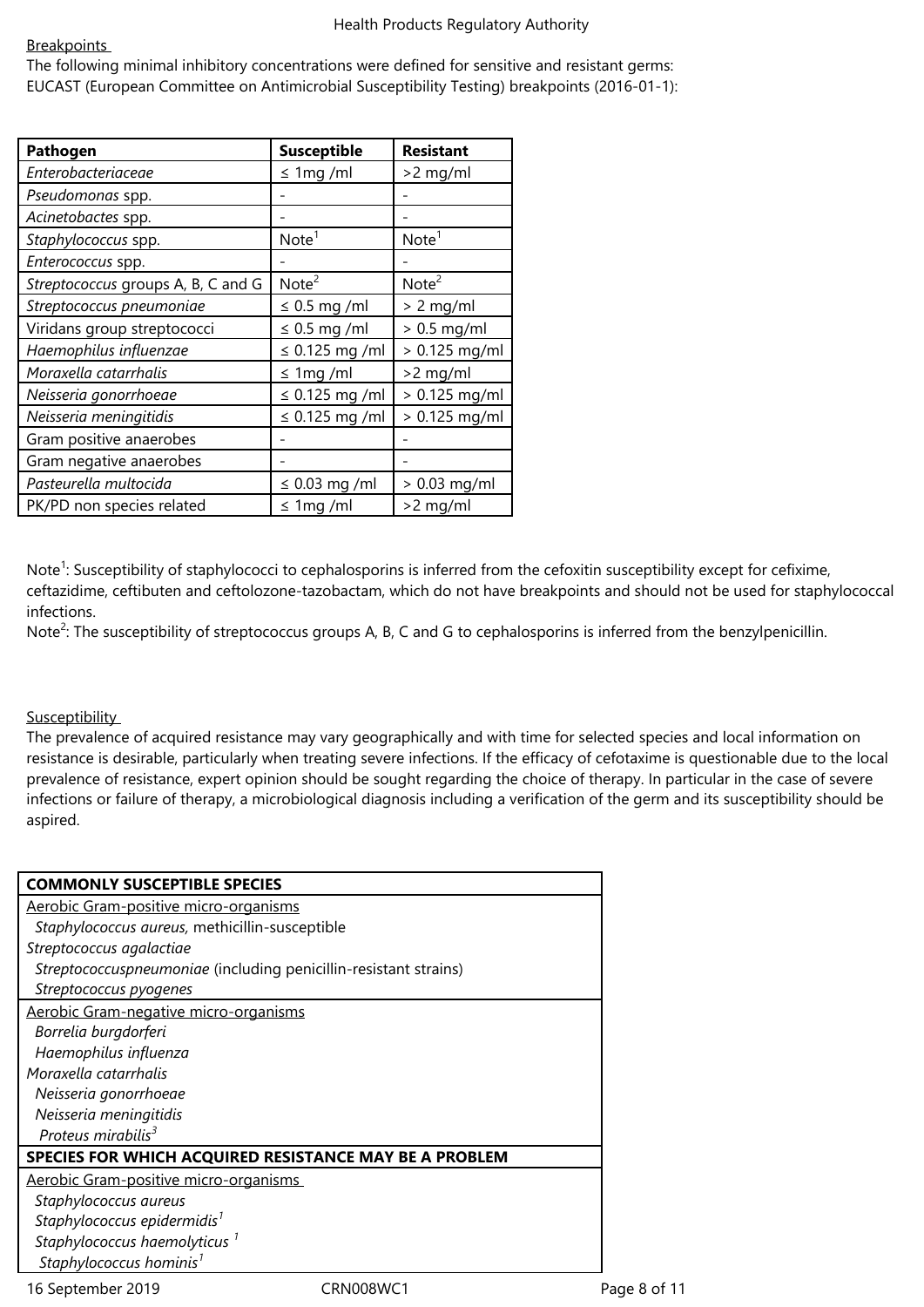| Aerobic Gram-negative micro-organisms                                                        |
|----------------------------------------------------------------------------------------------|
| Citrobacter freundii                                                                         |
| Enterobacter aerogenes                                                                       |
| Enterobacter cloacae                                                                         |
| Escherichia Coli <sup>3</sup>                                                                |
| Kleibsella oxytoca <sup>3</sup>                                                              |
| Kleibsella pneumoniae <sup>2,3</sup>                                                         |
| Morganella morganii                                                                          |
| Proteus vulgaris                                                                             |
| Serratia marcescens                                                                          |
| Anaerobes                                                                                    |
| <b>Bacteroides fragilis</b>                                                                  |
| <b>INHERENTLY RESISTANT ORGANISMS</b>                                                        |
|                                                                                              |
| Aerobic Gram-positive micro-organisms                                                        |
| Enterococcus spp.                                                                            |
| Listeria monocytogenes                                                                       |
| Staphylococcus aureus (methicillin-resistant)                                                |
| Aerobic Gram-negative micro-organisms                                                        |
| Acinetobacter baumannii                                                                      |
| Pseudomonas aeruginosa                                                                       |
| Stenotrophomonas maltophila                                                                  |
| Anaerobes                                                                                    |
| Clostridium difficile                                                                        |
| Other microorganisms                                                                         |
| Chlamydia spp.                                                                               |
| Chlamydophila spp.                                                                           |
| Legionella pneumophila                                                                       |
| Mycoplasma spp.                                                                              |
| Treponema pallidum                                                                           |
| $1$ In at least one region the resistance rate is $>$ 50%.                                   |
| <sup>2</sup> In intensive Care Units the resistance rate is 10%.                             |
| <sup>3</sup> Extended Spectrum Beta-Lactamase (ESBL) producing strains are always resistant. |

# **5.2 Pharmacokinetic properties**

Pharmacokinetics: After a 1000mg intravenous bolus, mean peak plasma concentrations of cefotaxime usually range between 81 and 102µg/ml. Doses of 500mg and 2000mg produce plasma concentrations of 38 and 200µg/ml, respectively. There is no accumulation following administration of 1000mg intravenously or 500 mg intramuscularly for 10 or 14 days.

The apparent volume of distribution at steady-state of cefotaxime is 21.6L/1.73m<sup>2</sup> after 1g intravenous 30 minute infusion.

Concentrations of cefotaxime (usually determined by non-selective assay) have been studied in a wide range of human body tissues and fluids. Cerebrospinal fluid concentrations are low when the meninges are not inflamed, but are between 3 and 30µg/ml in children with meningitis.

Cefotaxime usually passes the blood-brain barrier in levels above the MIC of common sensitive pathogens when the meninges are inflamed. Concentrations (0.2-5.4 µg/ml), inhibitory for most Gram-negative bacteria, are attained in purulent sputum, bronchial secretions and pleural fluid after doses of 1 or 2g. Concentrations likely to be effective against most sensitive organisms are similarly attained in female reproductive organs, otitis media effusions, prostatic tissue, interstitial fluid, renal tissue, peritoneal fluid and gall bladder wall, after usual therapeutic doses. High concentrations of cefotaxime and desacetyl-cefotaxime are attained in bile.

Cefotaxime is partially metabolised prior to excretion. The principle metabolite is the microbiologically active product, desacetyl-cefotaxime. Most of a dose of cefotaxime is excreted in the urine about 60% as unchanged drug and a further 24% as desacetyl-cefotaxime. Plasma clearance is reported to be between 260 and 390ml/minute and renal clearance 145 to 217ml/minute.

16 September 2019 CRN008WC1 Page 9 of 11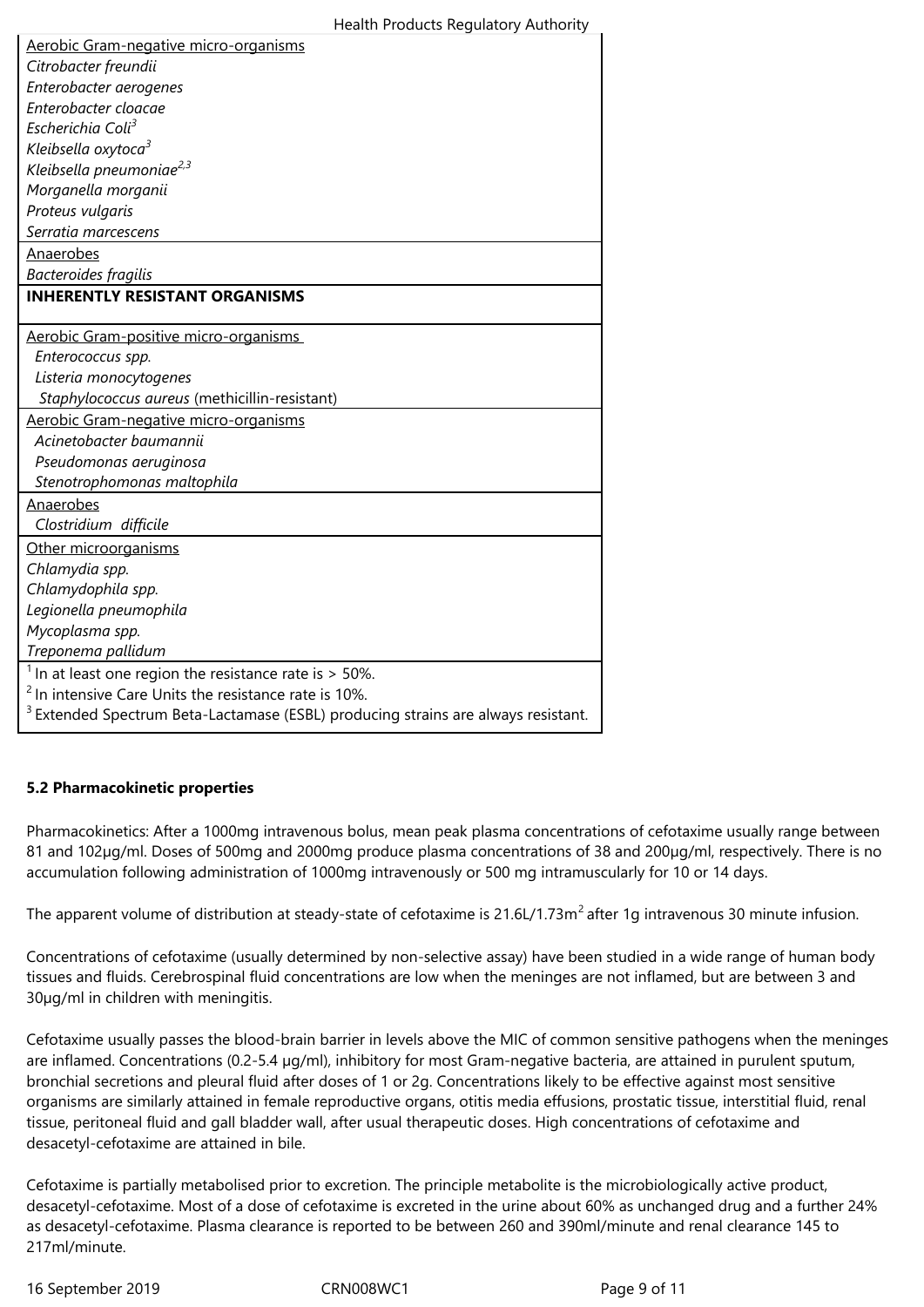After intravenous administration of cefotaxime to healthy adults, the elimination half-life of the parent compound is 0.9 to 1.14 hours and that of the desacetyl metabolite, about 1.3 hours.

In neonates the pharmacokinetics are influenced by gestational and chronological age, the half-life being prolonged in premature and low birth weight neonates of the same age.

In severe renal dysfunction the elimination half-life of cefotaxime itself is increased minimally to about 2.5 hours, whereas that of desacetyl-cefotaxime is increased to about 10 hours. Total urinary recovery of cefotaxime and its principal metabolite decreases with reduction in renal function.

## **5.3 Preclinical safety data**

Non-clinical data reveal no special hazard for humans based on conventional studies of safety pharmacology, repeated dose toxicity, genotoxicity, carcinogenic potential, toxicity to reproduction and development.

## **6 PHARMACEUTICAL PARTICULARS**

#### **6.1 List of excipients**

None.

# **6.2 Incompatibilities**

Prolonged use of an anti-infective may result in the development of superinfection due to organisms resistant to that anti-infective.

Cefotaxime Netpharmalab should not be mixed with solutions containing sodium bicarbonate, also aminoglycosides are incompatible with cephalosporins in parenteral mixtures.

This medicinal product must not be mixed with other medicinal products except those mentioned in section 6.6.

## **6.3 Shelf life**

Unopened: 2 years.

For the reconstituted solution: chemical and physical in-use stability has been demonstrated for 12 hours at 2-8ºC. From a microbiological point of view, the product should be used immediately. If not used immediately, in-use storage times and conditions prior to use are the responsibility of the user and would normally not be longer than 12 hours at 2 to 8°C, unless reconstitution/dilution has taken place in controlled and validated aseptic conditions.

#### **6.4 Special precautions for storage**

Unopened: do not store above 25°C. Store in the outer carton in order to protect from light.

For storage times following reconstitution, see section 6.3.

## **6.5 Nature and contents of container**

Cefotaxime Netpharmalab is supplied in clear type I glass vials, with a capacity of 15ml, stoppered with greyrubber stoppers and sealed with an aluminum over-cap.

Available in packs of 1 and 10 vials. Not all pack sizes may be marketed.

#### **6.6 Special precautions for disposal**

For single use only. Discard any unused contents.

When dissolved in Water for Injections, a straw-coloured solution is formed which is suitable for intravenous or intramuscular injection.

16 September 2019 CRN008WC1 Page 10 of 11